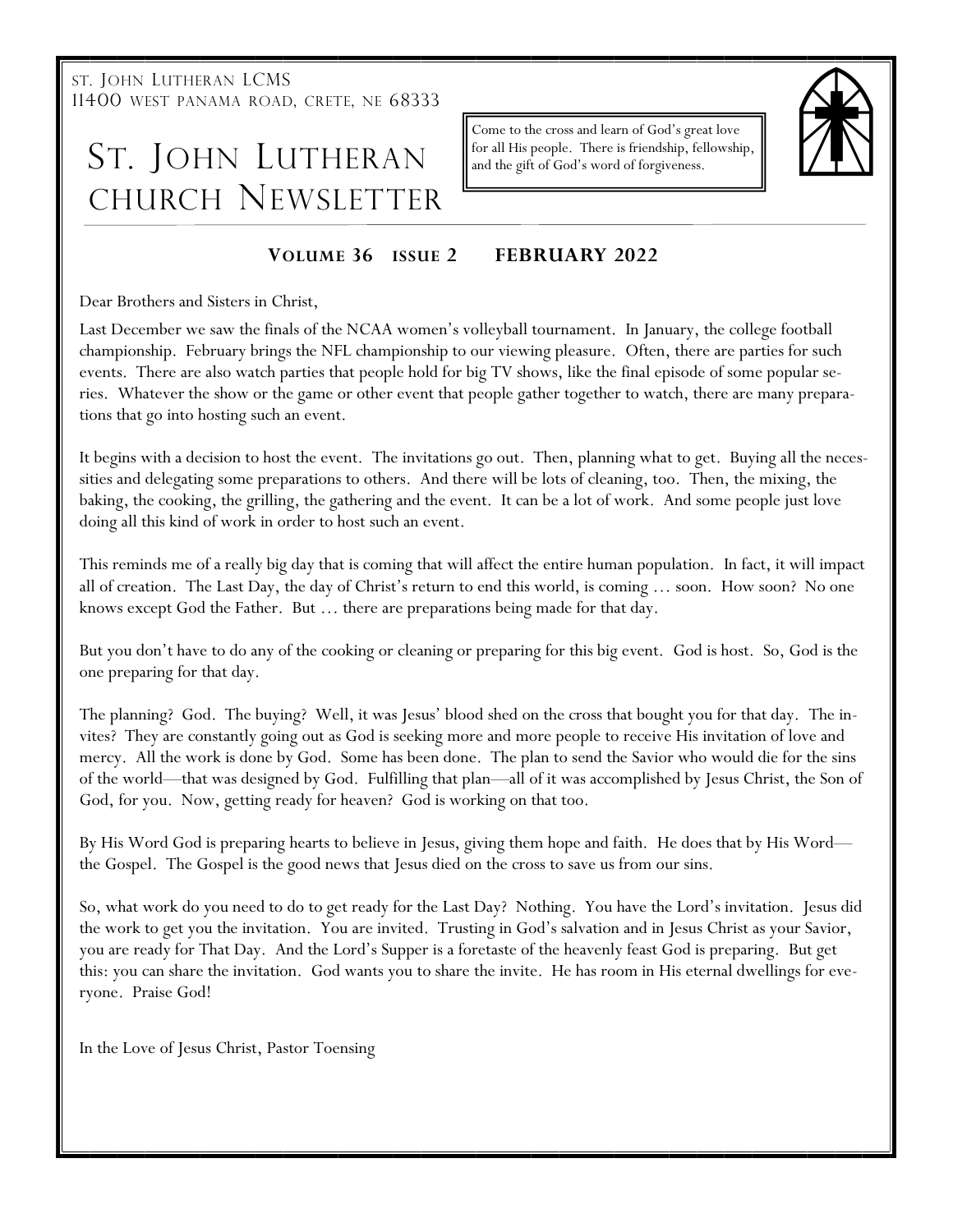**Please have all information or articles for the newsletter to Chris Hollman by 25th, thank you!**

Clothing for Orphan Grain Train: We can once again send used clothing to Orphan Grain Train. When leaving clothes in the drop box outside the church by the back door, please mark them for either OGT or PCM (People's City Mission).



## **LYF VALENTINE'S DINNER**

The LYF sponsored Valentine's Dinner will be held on **Sunday, February 13** following Sunday School and Bible Class. Dinner will include salad, entree, dessert and drink. Entree choices are either chicken or lasagna. Cost per dinner is \$12.50. **Last day to sign up is Sunday, February 6.** Join us for a delicious dinner!





#### **BIRTHDAYS**

- 1 Drew Trautman
- 4 Brad Davis
- 6 Shelley Toensing
- 7 Adam Hughes-hardt
- 10 Kirk Johnson
- 11 Angie Louch
- 12 Jenna Keim
- 13 Erin Bell, Olivia Pomajzl
- 14 Tory Dello
- 16 Jace Ourada, Melissa
- Persing, Allan Reetz
- 17 Jordyn Adam, Del Reiss
- 18 Ryan Meinke, Shari Melk
- 20 Susan Vosika
- 23 Camryn Adam 24 Dolyn Meinke
- 25 Steve Schultz
- 26 Cierra Hensley, Megan Korbel
- 27 Bonnie Bleich, Linda Eggert, Cindy Nitzel
- 28 Peggy Bojanski, Matt Ellingson

#### **BAPTISMS**

- 1 Joy Kouba
- 2 Arlin Pomajzl
- 7 Adam Hughes-hardt
- 6 Angela Dello 9 Rev. Art Brinkmeyer, Thea Heusinkvelt 11 Vivian Kirkpatrick 12 Skye Hoyer, Denise Slama 13 Kyle Shore 16 Bryan Bell Jr, Mersadies Kvasnicka, Robert Kvasnicka
- 19 Ryan Lee, Castyn Ziemann
- 21 Nicole Gierhart
- 22 Jessica McBride
- 23 Brad Davis
- 24 Jenna Keim
- 26 Deanna Eggert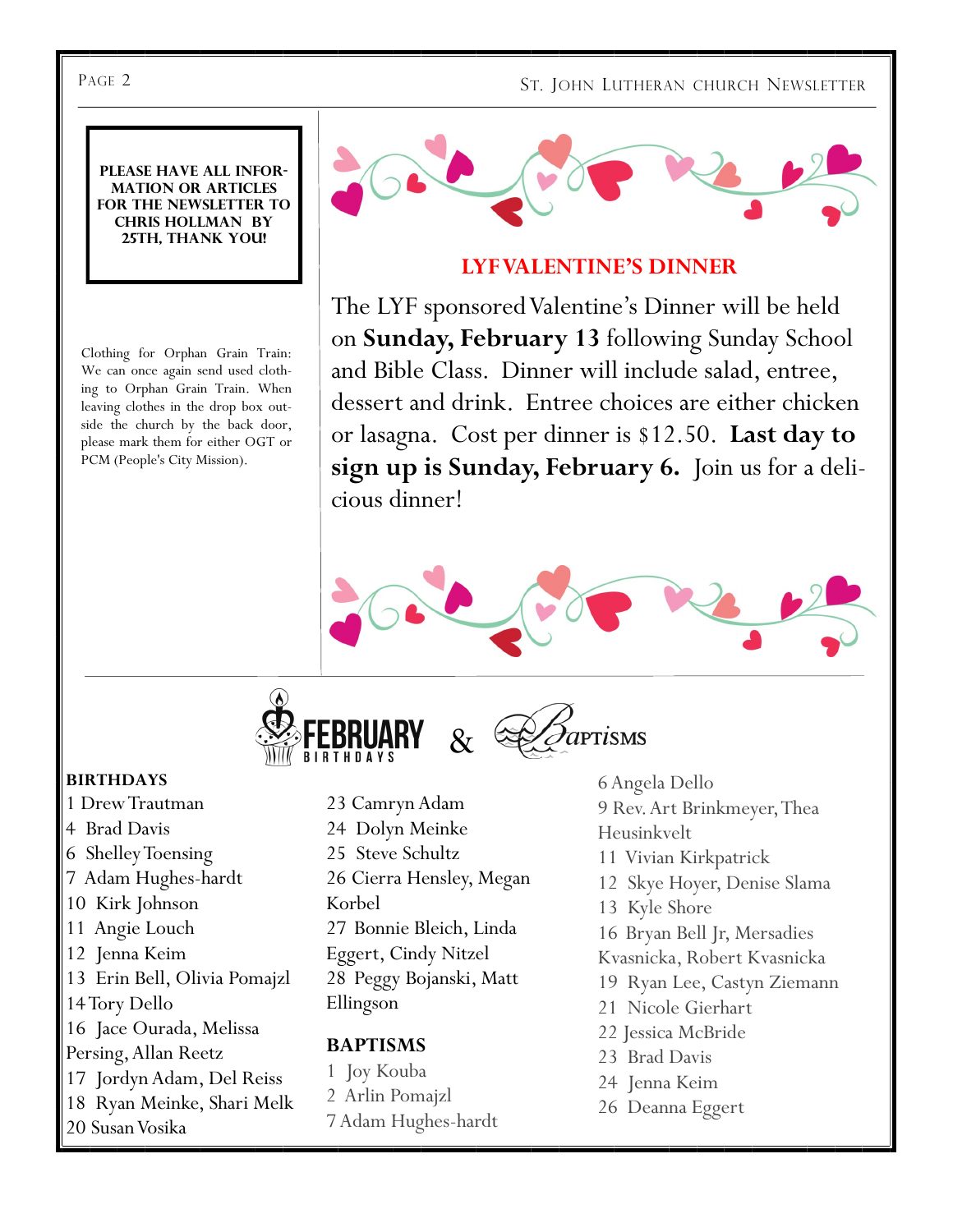#### PAGE 3 ST. JOHN LUTHERAN CHURCH NEWSLETTER

# **Looking for Recipes!**

In your mailbox here at church you will find forms for you to use to submit recipes for the new Ladies Aid cookbook. There are 3 of those forms in your mailbox but you are not limited to just 3 recipes! There are more forms available on the table in the narthex. Also, there you will find a dropbox for your completed forms.

Or, you may email or text your recipes to Deb Walker at [walker.jamesdeb1@gmail.com](mailto:walker.jamesdeb1@gmail.com)

You have through the month of April to submit your recipes. Join us in

making this the best church cookbook full of recipes we all can enjoy!

> *"Praise be to the God and Father of our Lord Jesus Christ, the Father of compassion and the*

*God of all comfort, who comforts us in all our troubles, so that we can comfort those in any trouble with the comfort we ourselves receive from*

*God." 2 Corinthians 1:3 Thank you, Jesus, for your comfort in our troubles.*

*- Your partners in mission, Gerald and Heidi Paul*





**OUR MISSION** Share the Joy of His News by growing inward through God's Word, Sacraments and fellowship and by growing outward through words, actions, and mission outreach.